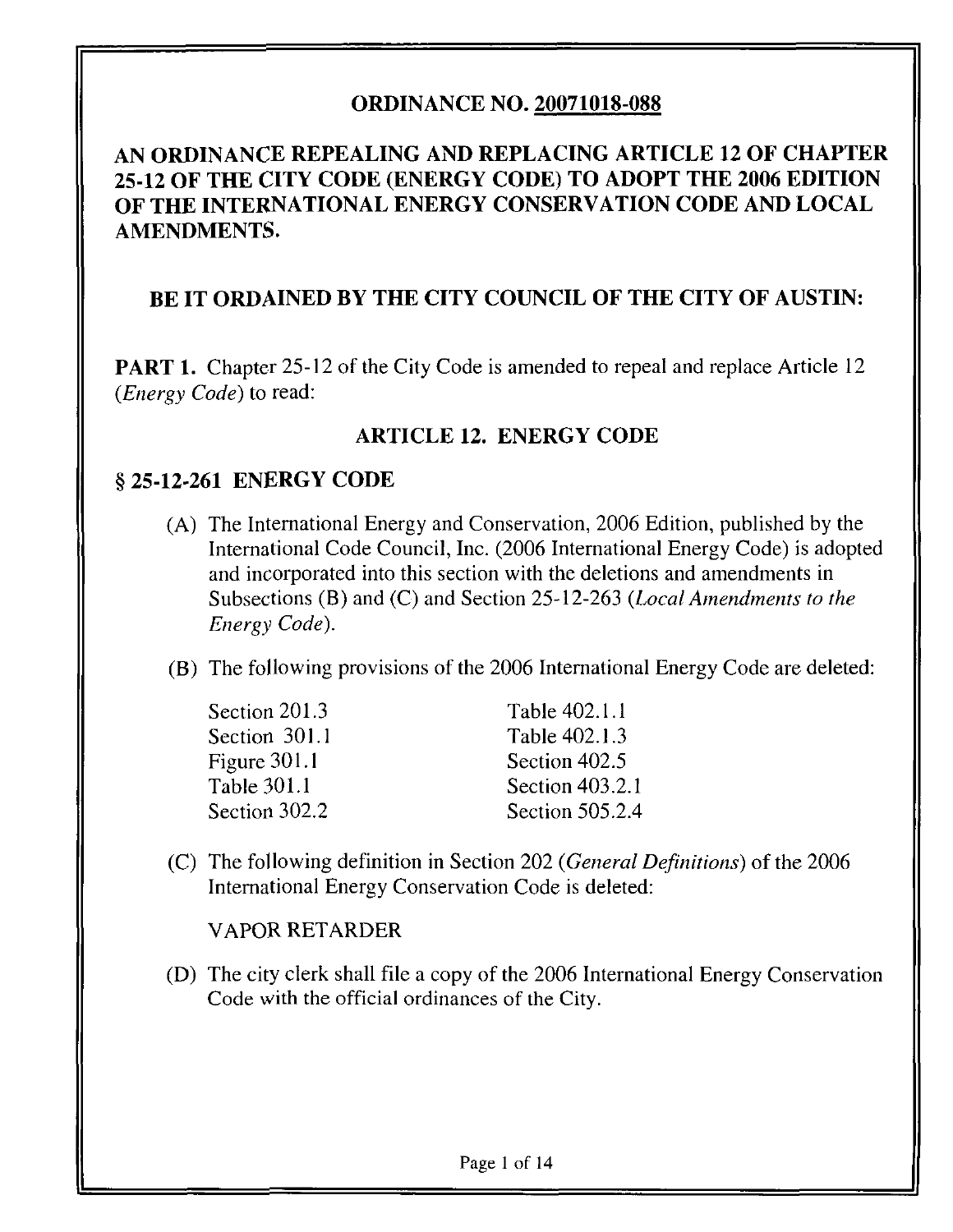# § 25-12-242 CITATIONS TO THE ENERGY CODE

In the City Code, "Energy Code" means the International Energy Conservation Code adopted by Section 25-12-261 (Energy Code).

## § 25-12-263 LOCAL AMENDMENTS TO THE RESIDENTIAL CODE

The following provisions are local amendments to the 2006 International Energy Conservation Code. Each provision in this section is a substitute for an identically numbered provision deleted by Section 25-12-261(B) or (C) or an addition to the Energy Code.

## Section 202. General Definitions.

Sealed Attic. An attic that has insulation applied to the underside/interior of the structural roof deck and to the inside of vertical exterior surfaces.

Vapor Barrier. A vapor resistant material, membrane, or covering such as foil, plastic sheeting, or insulation facing, having a permeance rating of one perm  $(5.7 \times 10^{-11} \text{kg/Pa})$ s  $m^2$ ) or less when tested in accordance with the desiccant method using Procedure A of ASTM E 96.

Vapor Retarder. A vapor resistant material, membrane or covering such as foil, plastic sheeting or insulation facing having a permeance rating greater than one perm  $(5.7 \times 10^{-11})$ kg/Pa  $\sim$  s  $\sim$  m<sup>2</sup>) when tested in accordance with the desiccant method using Procedure A of ASTM E 96.

301.1 General. Climate zones from Figure 301.1 (Climate Zones – Texas) or Table 301.1 (Climate Zones by County – Texas) shall be used in determining the applicable requirements from Chapters 4 (Residential Energy Efficiency) and 5 (Commercial Energy *Efficiency*). Locations not in Table 301.1 (*Climate Zones by County – Texas*) (outside the U.S.) shall be assigned a climate zone based on Section 301.3 (International Climate Zones). All references to Climate Zone 2 or 2A in Chapter 5 (Commercial Energy Efficiency) shall be interpreted as referring to Climate Zone 2.2 or 2.2A, as applicable, in this Code.

#### FIGURE 301.1 CLIMATE ZONES - TEXAS

Page 2 of 14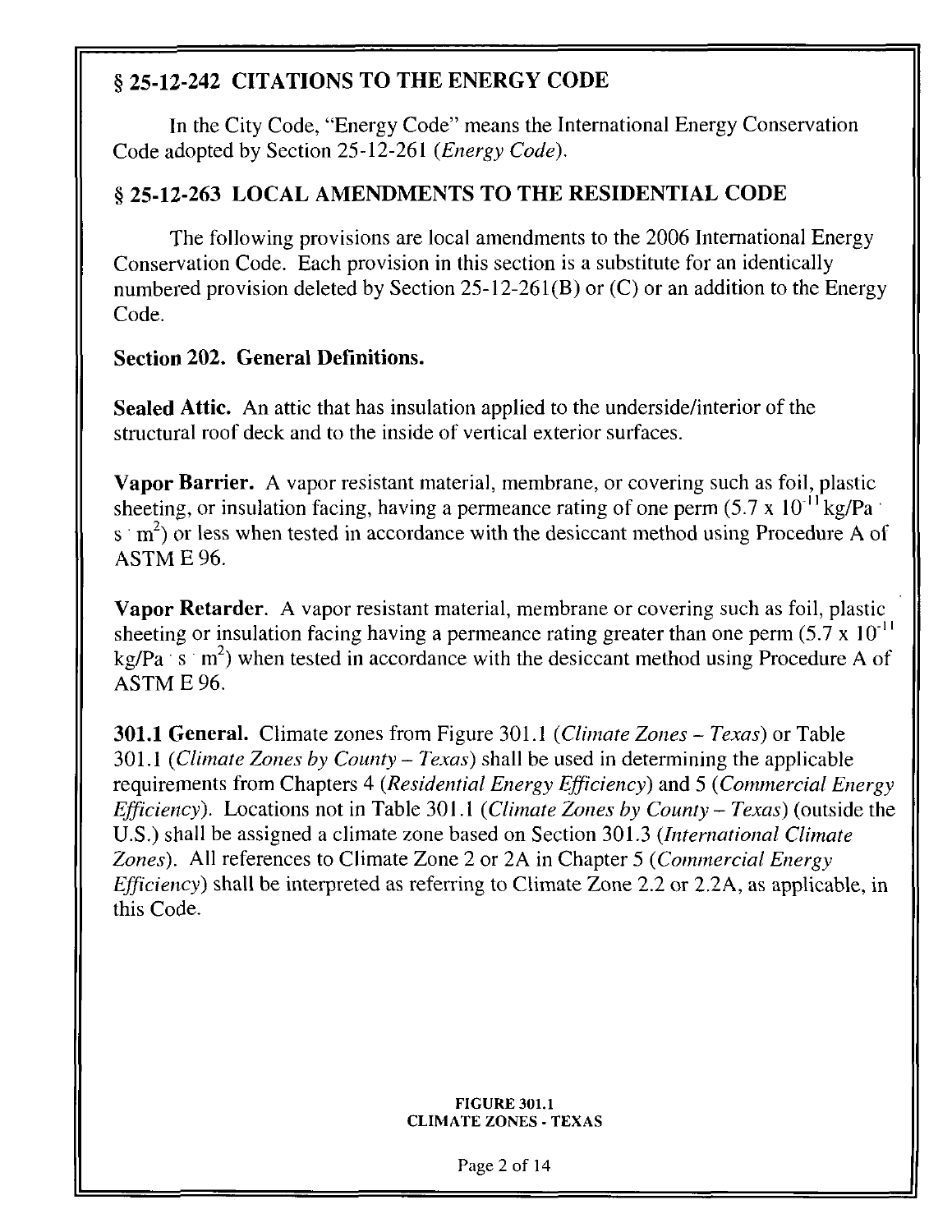

#### TABLE 301.1 CLIMATE ZONES BY COUNTY - TEXAS

#### Zone 2

| <b>ANDERSON</b> | 2.2 | DE WITT          | 2.1 | JIM HOGG         | 2.1 | ORANGE              | 2.2 |
|-----------------|-----|------------------|-----|------------------|-----|---------------------|-----|
| ANGELINA        | 2.2 | <b>DIMMIT</b>    | 2.1 | <b>JIM WELLS</b> | 2.1 | <b>POLK</b>         | 2.2 |
| <b>ARANSAS</b>  | 2.1 | <b>DUVAL</b>     | 2.1 | <b>KARNES</b>    | 2.1 | <b>REAL</b>         | 2.2 |
| <b>ATASCOSA</b> | 2.1 | <b>EDWARDS</b>   | 2.2 | <b>KENEDY</b>    | 2.1 | <b>REFUGIO</b>      | 2.1 |
| <b>AUSTIN</b>   | 2.2 | <b>FALLS</b>     | 2.2 | <b>KINNEY</b>    | 2.2 | <b>ROBERTSON</b>    | 2.2 |
| <b>BANDERA</b>  | 2.2 | <b>FAYETTE</b>   | 2.2 | <b>KLEBERG</b>   | 2.1 | <b>SAN JACINTO</b>  | 2.2 |
| <b>BASTROP</b>  | 2.2 | <b>FORT BEND</b> | 2.2 | LA SALLE         | 2.1 | <b>SAN PATRICIO</b> | 2.1 |
| <b>BEE</b>      | 2.1 | <b>FREESTONE</b> | 2.2 | LAVACA           | 2.2 | <b>STARR</b>        | 2.1 |
| <b>BELL</b>     | 2.2 | <b>FRIO</b>      | 2.1 | <b>LEE</b>       | 2.2 | <b>TRAVIS</b>       | 2.2 |
| <b>BEXAR</b>    | 2.2 | <b>GALVESTON</b> | 2.1 | <b>LEON</b>      | 2.2 | <b>TRINITY</b>      | 2.2 |
| <b>BOSOUE</b>   | 2.2 | <b>GOLIAD</b>    | 2.1 | <b>LIBERTY</b>   | 2.2 | <b>TYLER</b>        | 2.2 |
| <b>BRAZORIA</b> | 2.1 | <b>GONZALES</b>  | 2.2 | <b>LIMESTONE</b> | 2.2 | <b>UVALDE</b>       | 2.2 |
| <b>BRAZOS</b>   | 2.2 | <b>GRIMES</b>    | 2.2 | LIVE OAK         | 2.1 | <b>VAL VERDE</b>    | 2.2 |
| <b>BROOKS</b>   | 2.1 | <b>GUADALUPE</b> | 2.2 | <b>MADISON</b>   | 2.2 | <b>VICTORIA</b>     | 2.1 |
| <b>BURLESON</b> | 2.2 | <b>HARDIN</b>    | 2.2 | <b>MATAGORDA</b> | 2.1 | WALKER              | 2.2 |
| <b>CALDWELL</b> | 2.2 | <b>HARRIS</b>    | 2.2 | <b>MAVERICK</b>  | 2.1 | WALLER              | 2.2 |
| <b>CALHOUN</b>  | 2.1 | <b>HAYS</b>      | 2.2 | <b>MCLENNAN</b>  | 2.2 | <b>WASHINGTON</b>   | 2.2 |
|                 |     |                  |     |                  |     |                     |     |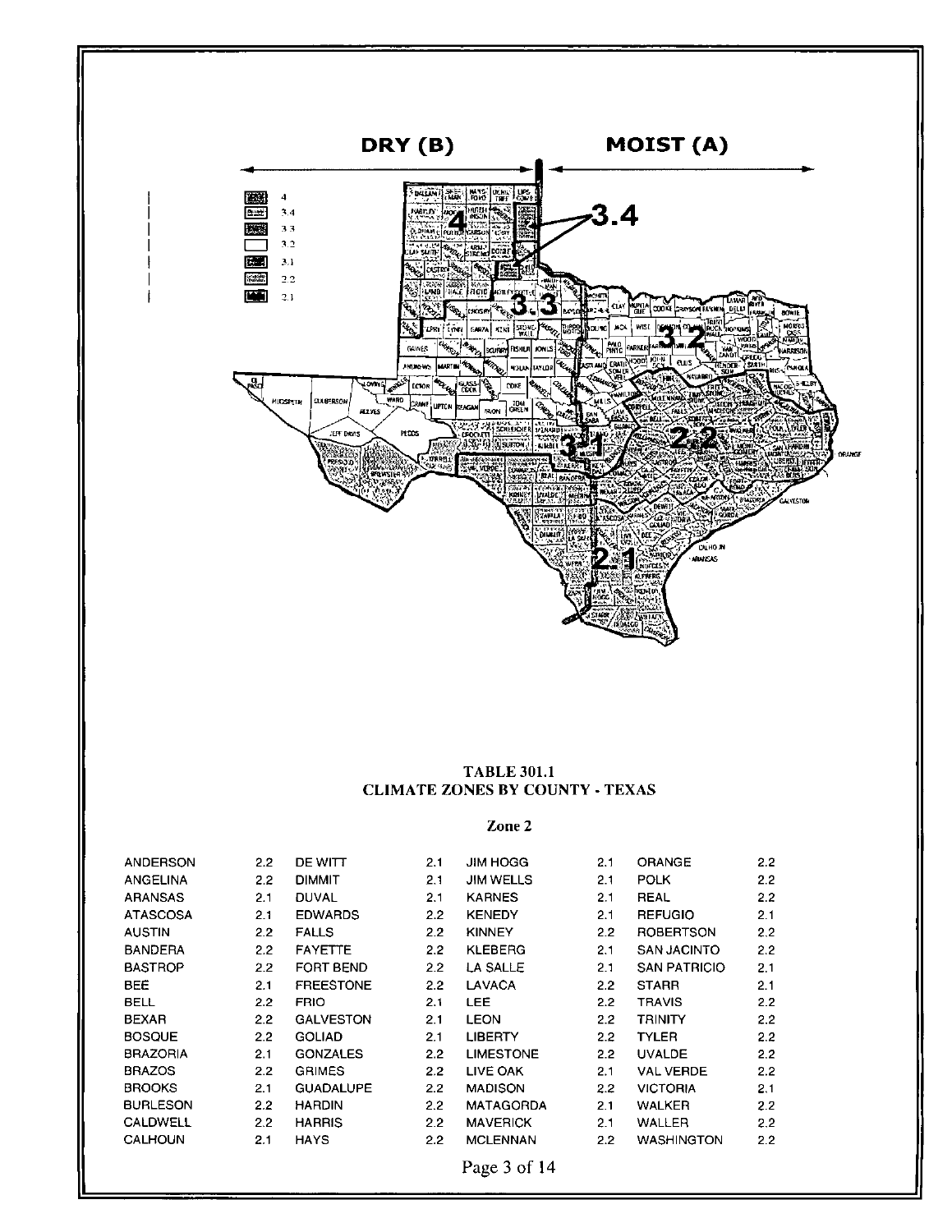| <b>CAMERON</b>  | 21  | <b>HIDALGO</b>   | 21  | <b>MCMULLEN</b>   | 2.1 | WEBB              | 2.1 |
|-----------------|-----|------------------|-----|-------------------|-----|-------------------|-----|
| <b>CHAMBERS</b> | 2.2 | Hil L            | 22  | <b>MEDINA</b>     | 2.2 | <b>WHARTON</b>    | 2.1 |
| <b>CHEROKEE</b> | 22  | <b>HOUSTON</b>   | 2.2 | <b>MILAM</b>      | 2.2 | <b>WILLACY</b>    | 2.1 |
| <b>COLORADO</b> | 22  | <b>JACKSON</b>   |     | <b>MONTGOMERY</b> | クク  | <b>WILLIAMSON</b> | 2.2 |
| <b>COMAL</b>    | 22  | <b>JASPER</b>    | 2.2 | <b>NEWTON</b>     | 22  | <b>WILSON</b>     | 2.2 |
| <b>CORYELL</b>  | つつ  | <b>JEFFERSON</b> | 22  | <b>NUECES</b>     | 21  | <b>ZAPATA</b>     | 2.1 |

302.2 Exterior Design Conditions. The design parameters in Table 302.2 shall be used for calculations under this code.

| <b>TABLE 302.2</b>                         |              |
|--------------------------------------------|--------------|
| <b>CONDITION</b>                           | <b>VALUE</b> |
| Winter <sup>a</sup> , Design Dry-bulb ('F) | 28           |
| Summer <sup>a</sup> , Design Dry-bulb (°F) | 99           |
| Summer <sup>a</sup> , Design Wet-bulb (°F) | 74           |
| Degree days heating <sup>b</sup>           | 1735         |
| Degree days cooling <sup>b</sup>           | 2862         |
| <b>Climate Zone</b> <sup>c</sup>           | 2.2          |
| For SI: deg C= $[(deg F)-32]/1.8$ .        |              |

- a. The outdoor design temperature shall be selected from the columns of 0.4 percent values for winter and 0.4 percent values for summer from tables in the 2005 Handbook of Fundamentals published by ASHRAE. Adjustments shall be permitted to reflect local climates, which differ from the tabulated temperatures, or local weather experience determined by the building official.
- b. The degree-days heating (base 65OF) and cooling (base 65°F) shall be selected from the Energy Conservation Design Standards for New State Buildings, State Energy Conservation Office, State of Texas (effective June 1, 1989, as revised May 10 1990 and February 1, 1993).
- c. The climate zone shall be selected from Figure 302.1 (Climate Zones- Texas) of this Code.

| <b>CLIMATE</b><br><b>SUB</b><br><b>CLIMATE</b><br>ZONE. | <b>MAXIMUM</b><br><b>WINDOW</b><br>TO WALL<br><b>AREA</b><br>RATIO | <b>FENESTRATION</b><br><b>U-FACTOR</b> | <b>SKYLIGHT</b><br>11.<br>FACTOR <sup>b</sup> | <b>GLAZED</b><br><b>FENESTRATION</b><br><b>SHGC</b> | CEILING<br><b>R-VALUE</b> | <b>WOOD</b><br><b>FRAME</b><br>WALL.<br>R-VALUE <sup>d</sup> | FLOOR<br><b>R-VALUE</b> | <b>BASEMENT</b><br><b>WALL</b><br>R VALUE | <b>SLAB</b><br>R-VALUE<br>& DEPTH' | CRAWL SPACE<br>WALL.<br>R-VALUE |
|---------------------------------------------------------|--------------------------------------------------------------------|----------------------------------------|-----------------------------------------------|-----------------------------------------------------|---------------------------|--------------------------------------------------------------|-------------------------|-------------------------------------------|------------------------------------|---------------------------------|
|                                                         | 15                                                                 | 0.80                                   | 0.80                                          | 0.35                                                | 19                        | -11                                                          | 11                      | $\bf{0}$                                  | 0                                  | 5                               |
| 2.1                                                     | 20                                                                 | 0.75                                   | 0.75                                          | 0.35                                                | 30                        | 13                                                           | 11                      | $\bf{0}$                                  | $\overline{0}$                     | 5                               |
|                                                         | 25                                                                 | 0.65                                   | 0.65                                          | 0.35                                                | 30                        | 13                                                           | $\mathbf{11}$           | $\bf{0}$                                  | $\mathbf{0}$                       | 5                               |
|                                                         | 30                                                                 | 0.51                                   | 0.51                                          | 0.35                                                | 38                        | 13                                                           | 11                      | $\bf{0}$                                  | $\theta$                           | 5.                              |
|                                                         | 15                                                                 | 0.65                                   | 0.65                                          | 0.40                                                | 30                        | 13                                                           | 11                      | 5                                         | $\overline{0}$                     | 6                               |
| 2.2                                                     | 20                                                                 | 0.55                                   | 0.55                                          | 0.40                                                | 38                        | 13                                                           | $\mathbf{11}$           | 6                                         | $\Omega$                           | 6                               |
|                                                         | 25                                                                 | 0.51                                   | 0.51                                          | 0.35                                                | 38                        | 13                                                           | 19                      | 8                                         | $\mathbf{0}$                       | $\overline{10}$                 |
|                                                         | 30                                                                 | 0.46                                   | 0.46                                          | 0.35                                                | 38                        | 16                                                           | 19                      | 8                                         | $\theta$                           | 10                              |
|                                                         | 15                                                                 | 0.65                                   | 0.65                                          | 0.40                                                | 30                        | 13                                                           | 19                      | 5                                         | $\mathbf{0}$                       | 6                               |
| 3.1                                                     | 20                                                                 | 0.55                                   | 0.55                                          | 0.40                                                | 38                        | 13                                                           | 19                      | 6                                         | $\overline{0}$                     | 6                               |
|                                                         | 25                                                                 | 0.51                                   | 0.51                                          | 0.35                                                | 38                        | 13                                                           | 19                      | 8                                         | $\bf{0}$                           | 10                              |
|                                                         | 30                                                                 | 0.46                                   | 0.46                                          | 0.35                                                | 38                        | 16                                                           | 19                      | 8                                         | $\theta$                           | 10                              |
| 3.2                                                     | 15                                                                 | 0.60                                   | 0.60                                          | 0.40                                                | 30                        | 13                                                           | 19                      | 6                                         | $\mathbf 0$                        | 7                               |
|                                                         | 20                                                                 | 0.51                                   | 0.51                                          | 0.40                                                | 38                        | 13                                                           | 19                      | 6                                         | $\bf{0}$                           | 7                               |

TABLE 402.1.1 INSULATION AND FENESTRATION REQUIREMENTS BY COMPONENT<sup>3</sup>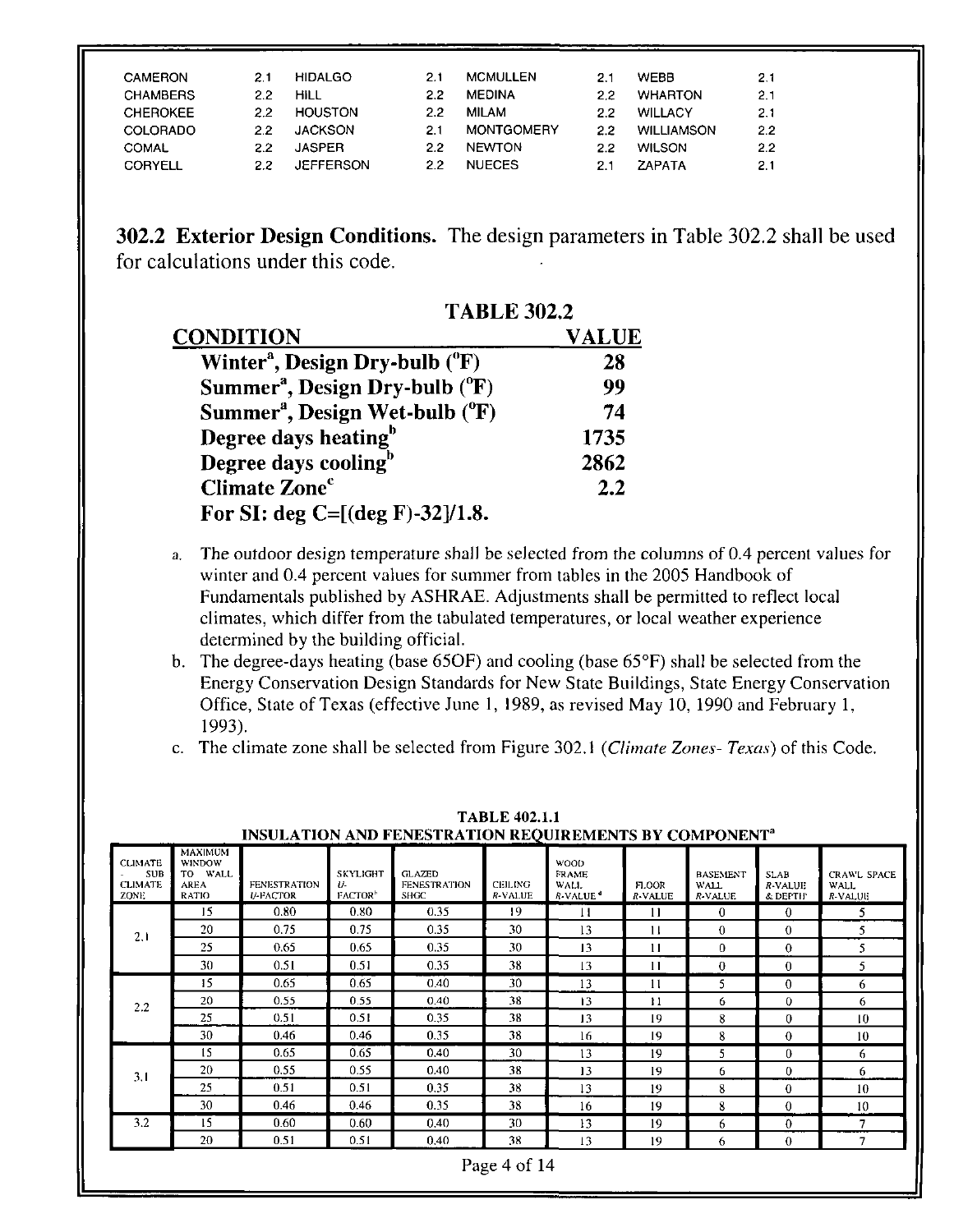|     | 25 | 0.45 | 0.45 | 0.40      | 38 | 16 | 19 | 6            | 0                |    |
|-----|----|------|------|-----------|----|----|----|--------------|------------------|----|
|     | 30 | 0.40 | 0.40 | 0.35      | 38 | 16 | 19 | 6.           | 0                | 7  |
|     | 15 | 0.51 | 0.51 | 0.40      | 30 | 13 | 19 | ⇁            | $\theta$         | 8  |
| 3.3 | 20 | 0.45 | 0.45 | 0.40      | 38 | 13 | 19 | $\mathbf{r}$ | $\Omega$         | 8  |
|     | 25 | 0.40 | 0.40 | 0.40      | 38 | 16 | 19 | ¬            | $\bf{0}$         | 8  |
|     | 30 | 0.40 | 0.40 | 0.40      | 38 | 19 | 19 |              | 0                | 8  |
|     | 15 | 0.45 | 0.45 | NR.       | 38 | 13 | 19 | 8            | $5, 2$ ft        | 11 |
| 3.4 | 20 | 0.37 | 0.37 | <b>NR</b> | 38 | 13 | 19 | 8            | $6, 2$ ft        | 13 |
|     | 25 | 0.37 | 0.37 | NR.       | 38 | 19 | 19 | 8            | $6.2 \text{ ft}$ | 13 |
|     | 30 | 0.37 | 0.37 | NR.       | 38 | 19 | 30 | 13           | $6.2$ ft         | 20 |
|     | 15 | 0.45 | 0.45 | NR        | 38 | 13 | 19 | 8            | $5.2$ ft         | Ħ  |
| 4   | 20 | 0.37 | 0.37 | <b>NR</b> | 38 | 13 | 19 | 8            | $6, 2$ ft        | 13 |
|     | 25 | 0.37 | 0.37 | NR.       | 38 | 19 | 19 | 8            | $6, 2$ ft        | 13 |
|     | 30 | 0.37 | 0.37 | NR.       | 38 | 19 | 30 | 13           | $6.2$ ft         | 20 |

For SI: 1 foot  $=$  304.8 mm.

- a.  $R$ -values are minimums. *U*-factors and SHGC are maximums. R-19 shall be permitted to be compressed into a 2 x 6 cavity.
- $b$ . The fenestration U-factor column excludes skylights. The SHGC column applies to all glazed fenestration.
- c.  $R-5$  shall be added to the required slab edge  $R$ -values for heated slabs.
- $d$ . The total R-value may be achieved with a combination of cavity and insulating sheathing that covers 100% of the exterior wall.
- e. The wall insulation may be the sum of the two values where the first value is the cavity insulation and the second value is insulting sheathing. The combination of cavity insulation plus insulating sheathing may be used where structural sheathing covers not more than 25% of the exterior wall area and insulating sheathing is not required where structural sheathing is used. If structural sheathing covers more than 25% of exterior wall area then the wall insulation requirement may only be satisfied with the single insulation value.

| <b>CLIMATE-</b><br><b>SUB</b><br><b>CLIMATE</b><br>ZONE | <b>MAX GLAZED</b><br>AREA TO WALL<br><b>AREA RATIO</b> | <b>MAX</b><br><b>GLAZED</b><br><b>FENESTRATION</b><br><b>U-FACTOR</b> | <b>MAX</b><br><b>SKYLIGHT</b><br>$U$ -FACTOR <sup>b</sup> | <b>MAX GLAZED</b><br><b>FENESTRATION</b><br><b>SHGC</b> | MIN CEILING<br>R-VALUE | MIN WOOD<br><b>FRAME</b><br><b>WALL</b><br>$R$ -VALUE <sup>d</sup> | <b>MIN</b><br>FLOOR<br><b>R-VALUE</b> | MIN<br><b>BASEMENT</b><br><b>WALL</b><br>R-VALUE |
|---------------------------------------------------------|--------------------------------------------------------|-----------------------------------------------------------------------|-----------------------------------------------------------|---------------------------------------------------------|------------------------|--------------------------------------------------------------------|---------------------------------------|--------------------------------------------------|
|                                                         | 15                                                     | 0.80                                                                  | 0.75                                                      | 0.055                                                   | 0.086                  | 0.069                                                              | 0.360                                 | 0.135                                            |
| 2.1                                                     | 20                                                     | 0.75                                                                  | 0.75                                                      | 0.035                                                   | 0.082                  | 0.069                                                              | 0.360                                 | 0.135                                            |
|                                                         | 25                                                     | 0.65                                                                  | 0.75                                                      | 0.035                                                   | 0.082                  | 0.069                                                              | 0.360                                 | 0.135                                            |
|                                                         | 30                                                     | 0.51                                                                  | 0.75                                                      | 0.030                                                   | 0.082                  | 0.069                                                              | 0.360                                 | 0.135                                            |
|                                                         | 15                                                     | 0.65                                                                  | 0.75                                                      | 0.035                                                   | 0.082                  | 0.069                                                              | 0.122                                 | 0.106                                            |
| 2.2                                                     | 20                                                     | 0.55                                                                  | 0.75                                                      | 0.030                                                   | 0.082                  | 0.069                                                              | 0.096                                 | 0.106                                            |
|                                                         | 25                                                     | 0.51                                                                  | 0.75                                                      | 0.030                                                   | 0.082                  | 0.047                                                              | 0.087                                 | 0.075                                            |
|                                                         | 30                                                     | 0.46                                                                  | 0.75                                                      | 0.030                                                   | 0.071                  | 0.047                                                              | 0.087                                 | 0.075                                            |
|                                                         | 15                                                     | 0.65                                                                  | 0.65                                                      | 0.035                                                   | 0.082                  | 0.069                                                              | 0.122                                 | 0.106                                            |
| 3.1                                                     | 20                                                     | 0.55                                                                  | 0.55                                                      | 0.030                                                   | 0.082                  | 0.069                                                              | 0.096                                 | 0.106                                            |
|                                                         | 25                                                     | 0.51                                                                  | 0.51                                                      | 0.030                                                   | 0.082                  | 0.047                                                              | 0.087                                 | 0.075                                            |
|                                                         | 30                                                     | 0.46                                                                  | 0.46                                                      | 0.030                                                   | 0.071                  | 0.047                                                              | 0.087                                 | 0.075                                            |
|                                                         | 15                                                     | 0.60                                                                  | 0.65                                                      | 0.035                                                   | 0.082                  | 0.047                                                              | 0.096                                 | 0.101                                            |
| 3.2                                                     | 20                                                     | 0.51                                                                  | 0.65                                                      | 0.030                                                   | 0.082                  | 0.047                                                              | 0.096                                 | 0.101                                            |
|                                                         | 25                                                     | 0.45                                                                  | 0.65                                                      | 0.030                                                   | 0.071                  | 0.047                                                              | 0.096                                 | 0.101                                            |
|                                                         | 30                                                     | 0.40                                                                  | 0.65                                                      | 0.030                                                   | 0.071                  | 0.047                                                              | 0.096                                 | 0.101                                            |
|                                                         | 15                                                     | 0.51                                                                  | 0.65                                                      | 0.035                                                   | 0.082                  | 0.047                                                              | 0.092                                 | 0.096                                            |
| 3.3                                                     | 20                                                     | 0.45                                                                  | 0.65                                                      | 0.030                                                   | 0.082                  | 0.047                                                              | 0.092                                 | 0.096                                            |
|                                                         | 25                                                     | 0.40                                                                  | 0.65                                                      | 0.030                                                   | 0.071                  | 0.047                                                              | 0.092                                 | 0.096                                            |
|                                                         | 30                                                     | 0.40                                                                  | 0.65                                                      | 0.030                                                   | 0.060                  | 0.047                                                              | 0.092                                 | 0.096                                            |

TABLE 402.1.3 EQUIVALENT U-FACTORS<sup>®</sup>

Page 5 of 14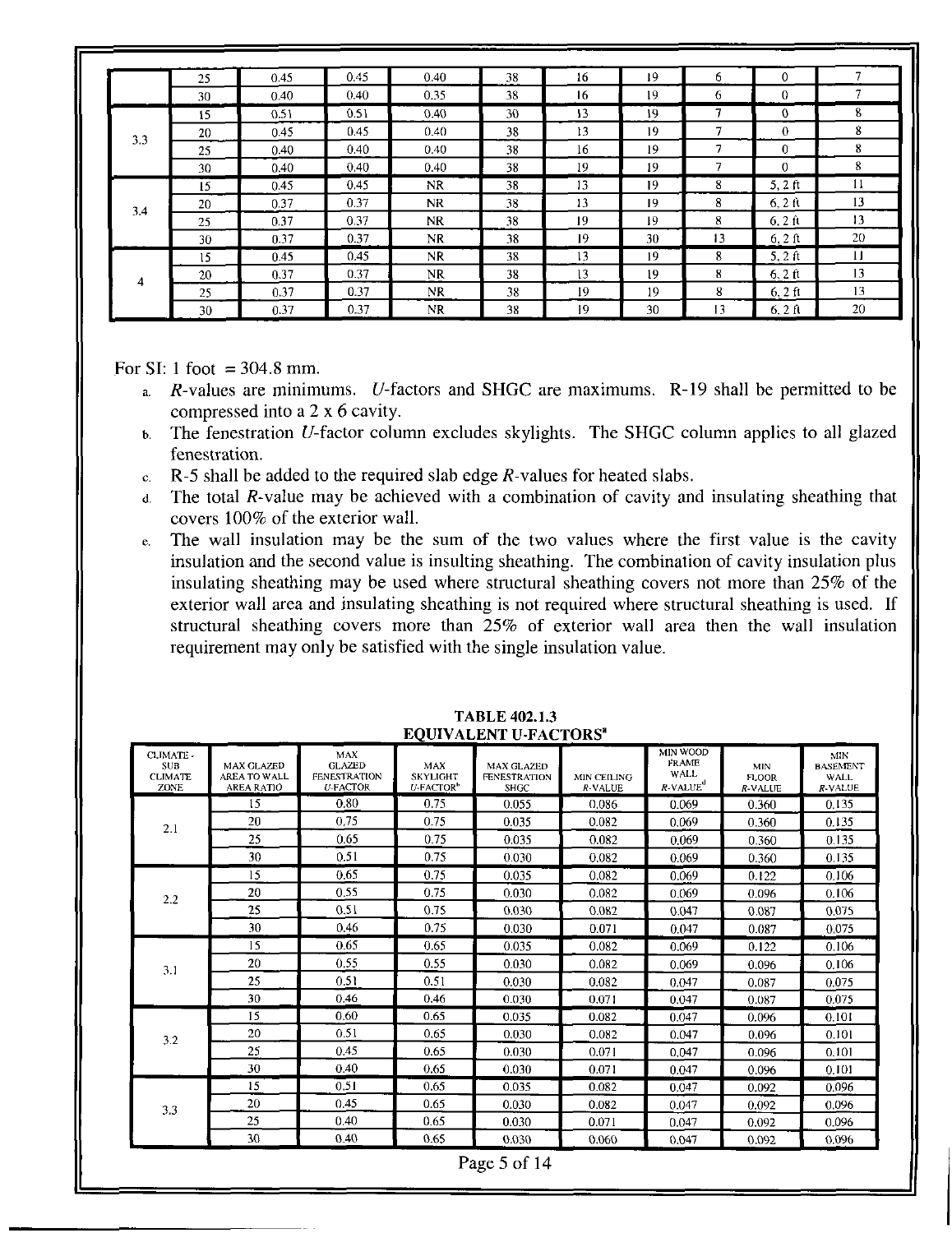|     |    | 0.45 | 0.60 | 0.030 | 0.082 | 0.047 | 0.087 | 0.075 |
|-----|----|------|------|-------|-------|-------|-------|-------|
| 3.4 | 20 | 0.37 | 0.60 | 0.030 | 0.082 | 0.047 | 0.087 | 0.065 |
|     | 25 | 0.37 | 0.60 | 0.030 | 0.060 | 0.047 | 0.087 | 0.065 |
|     | 30 | 0.37 | 0.60 | 0.030 | 0.060 | 0.034 | 0.059 | 0.058 |
|     |    | 0.45 | 0.60 | 0.030 | 0.082 | 0.047 | 0.087 | 0.075 |
|     | 20 | 0.37 | 0.60 | 0.030 | 0.082 | 0.047 | 0.087 | 0.065 |
| 4   | 25 | 0.37 | 0.60 | 0.030 | 0.060 | 0.047 | 0.087 | 0.065 |
|     | 30 | 0.37 | 0.60 | 0.030 | 0.060 | 0.034 | 0.059 | 0.065 |

a. Nonfenestration U-factors shall be obtained from measurement, calculation or an approved source.

402.4.4 Testing of the Building Thermal Envelope for Infiltration. Leakage of the building thermal envelope shall not exceed .50 Air Changes per Hour (ACH) as measured by the blower door test. The testing procedure shall be based on ASTM E779 (Standard Test Method for Determining Air Leakage Rate by Fan Pressurization) or ANSI/ASHRAE 136 (A Method of Determining Air Change Rates in Detached Dwellings).

Testing shall be performed by an independent third-party technician approved by the building official. Batch testing shall be allowed in accordance with Section 405 (Batch Testing Procedures). The standards for approval of third-party technicians shall be established by administrative rule.

Documentation verifying that thermal envelope air leakage is equal to or less than .50 ACH shall be submitted with the final Mechanical Code compliance package on the jobsite and include the following information:

- 1. Address of residence
- 2. Name and company of technician performing testing
- 3. Date of final test
- 4. Test results as a percentage ACH

## Exceptions:

- 1. Existing construction where the volume of the conditioned space is unchanged.
- 2. An addition of 200 square feet or less of conditioned space to existing construction.

402.5 Moisture Control. The building design shall not create conditions of accelerated deterioration from moisture condensation. Above-grade frame walls, floors and ceilings, not ventilated to allow moisture to escape, shall be provided with an approved vapor retarder. The vapor retarder shall be installed on the exterior side of the framing. A vapor barrier shall not be installed.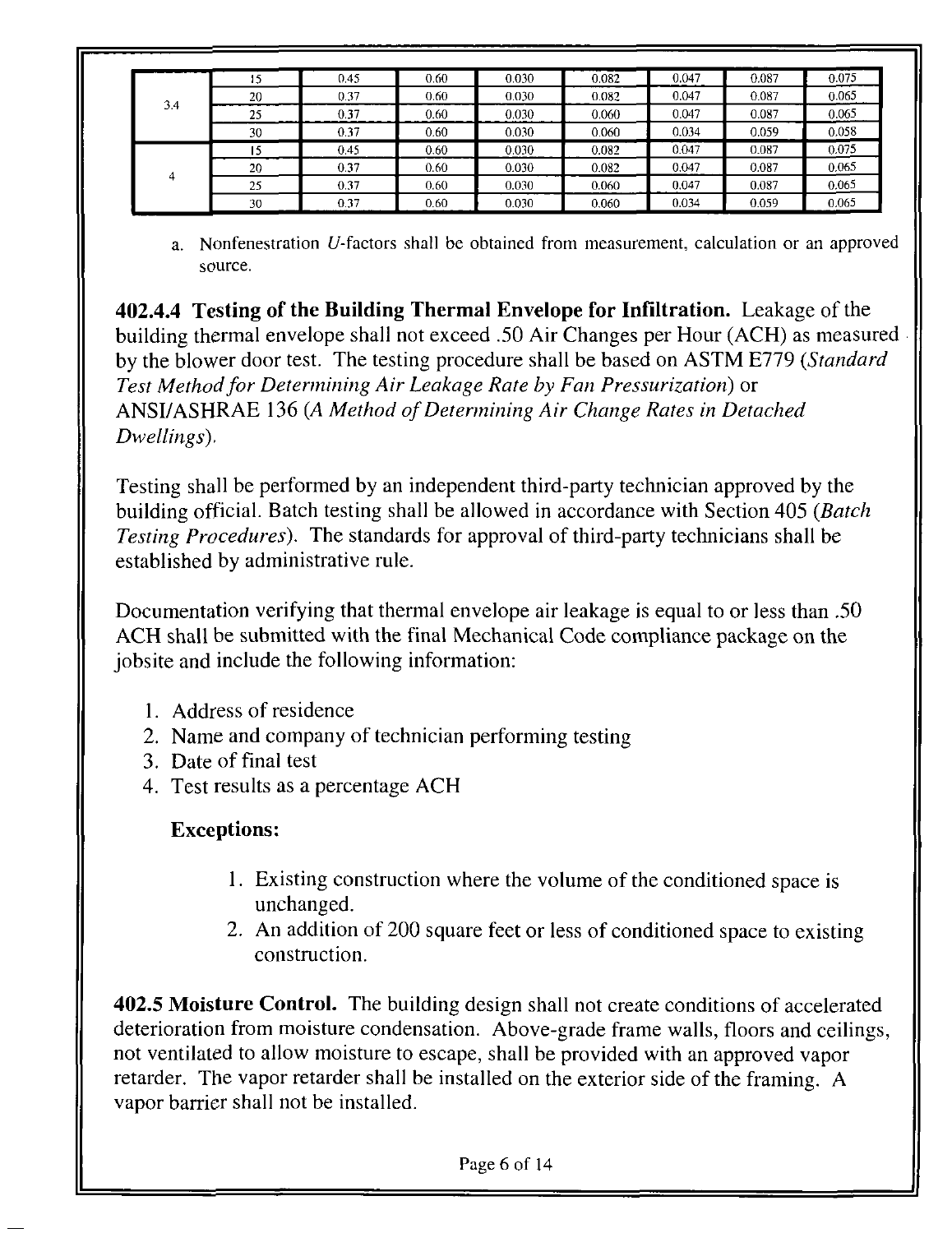A vapor retarder is not required where other approved means to avoid condensation are provided.

402.7 Radiant Barrier. A roof radiant barrier with an emittance of 0.05 or less as tested in accordance with ASTM C-1371 (Standard Method of Determination of Emittance of Materials Near Room Temperature Using Portable Emissionmeters) or ASTM E-408 (Standard Test Methods for Total Normal Emittance of Surfaces Using Inspection-Meter Techniques) is required. The radiant barrier shall be installed according to the manufacturer's instructions.

A roof radiant barrier is not required for:

- 1. Roofs covered with clay or concrete tile having a solar reflectance of .40 or greater.
- 2. Roofs covered with other materials having a solar reflectance of .50 or greater.
- 3. Houses with sealed attics.
- 4. Houses with mechanical equipment and all duct work located wholly within the conditioned space.
- 5. Existing construction where there is no modification to the roof framing structure.

402.8 Attic Ventilation. Attic ventilation shall be installed in accordance with the Residential Code. Ventilation shall not be provided where it introduces unconditioned air into the thermal envelope of the building.

403.2.1 Insulation. Supply and return ducts located outside the thermal envelope shall be insulated to a minimum of R-8.

## Exceptions:

- 1. Ducts or portions thereof located within the building thermal envelope shall comply with the Mechanical Code.
- 2. Supply and return boots and plenums may be insulated to a minimum of R-6 if the efficiency of the cooling equipment is SEER-14 or greater.

403.2.2.1 Testing of Duct Systems for Leakage. Leakage of supply ducts and return plenum/ducts shall not exceed 10 percent of total design airflow. The testing procedure shall be based on ASTM El 554 (Standard Test Methods for Determining External Air Leakage of Air Distribution Systems by Fan Pressurization), ASHRAE 152-2004 (Method of Test for Determining the Design and Seasonal Efficiencies of Residential Thermal Distribution Systems), or a generally accepted equivalent method.

Testing shall be performed by an independent third-party technician approved by the building official. Documentation verifying duct leakage of less than 10 percent shall be submitted with the final Mechanical Code compliance package on the jobsite. Batch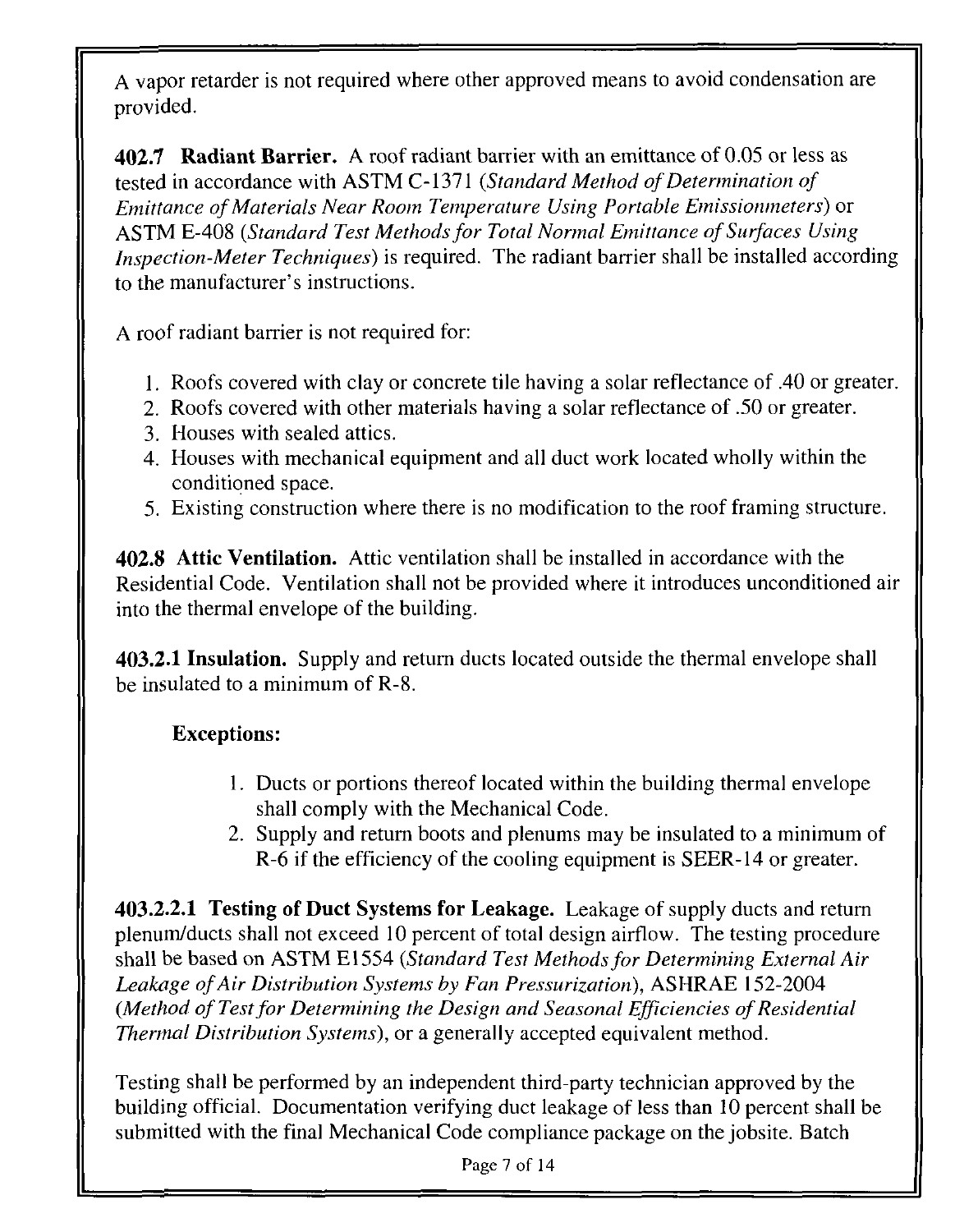testing shall be allowed in accordance with Section 405 (Batch Testing Procedures). Documentation shall include the following:

- 1. Address of residence
- 2. Date of final test
- 3. Name and company of technician performing duct testing
- 4. Type of test performed (duct pressurization method or blower door subtraction method).
- 5. Test results in percentage of airflow CFM.

# Exceptions:

- 1. Existing construction with no modification of or addition to the existing ductwork.
- 2. An addition of 200 square feet or less of conditioned space to existing construction.

403.6.1 Documentation of Heating and Cooling Equipment Sizing. Documentation verifying the methodology and accuracy of heating and cooling equipment sizing shall be submitted with the final Mechanical Code compliance package on the jobsite. Documentation shall include the following information:

- 1. Address of residence
- 2. Name of individual performing load calculations.
- 3. Name and version of load calculation software.
- 4. Design temperatures (outdoor and indoor) according to the Air Conditioning Contractors of America's (ACCA) Manual J, ACCA Manual N, American Society of Heating, Refrigeration and Air-Conditioning Engineers, U.S Department of Energy standards, or other methodology approved by the building official as established by administrative rule.
- 5. Area of walls, windows, skylights and doors within +/- 10 percent of architectural plans or actual building.
- 6. Orientation of windows and glass doors, infiltration rate, duct loads, internal gains, insulation values, and Solar Heat Gain Coefficient of windows.
- 7. Heating and cooling load calculations.

403.7 Filtration for Ventilation Systems. Filters installed in ventilation systems shall have a minimum efficiency reporting value (MERV) rating of 6 or greater.

403.8 Air Balancing of Ventilation System. Volumetric airflow in cubic feet per minute (CFM) shall meet the design/application requirements. Airflow testing shall be performed by an independent third party technician approved by the building official, with all interior doors closed and all blowers turned on at cooling speed.

Page 8 of 14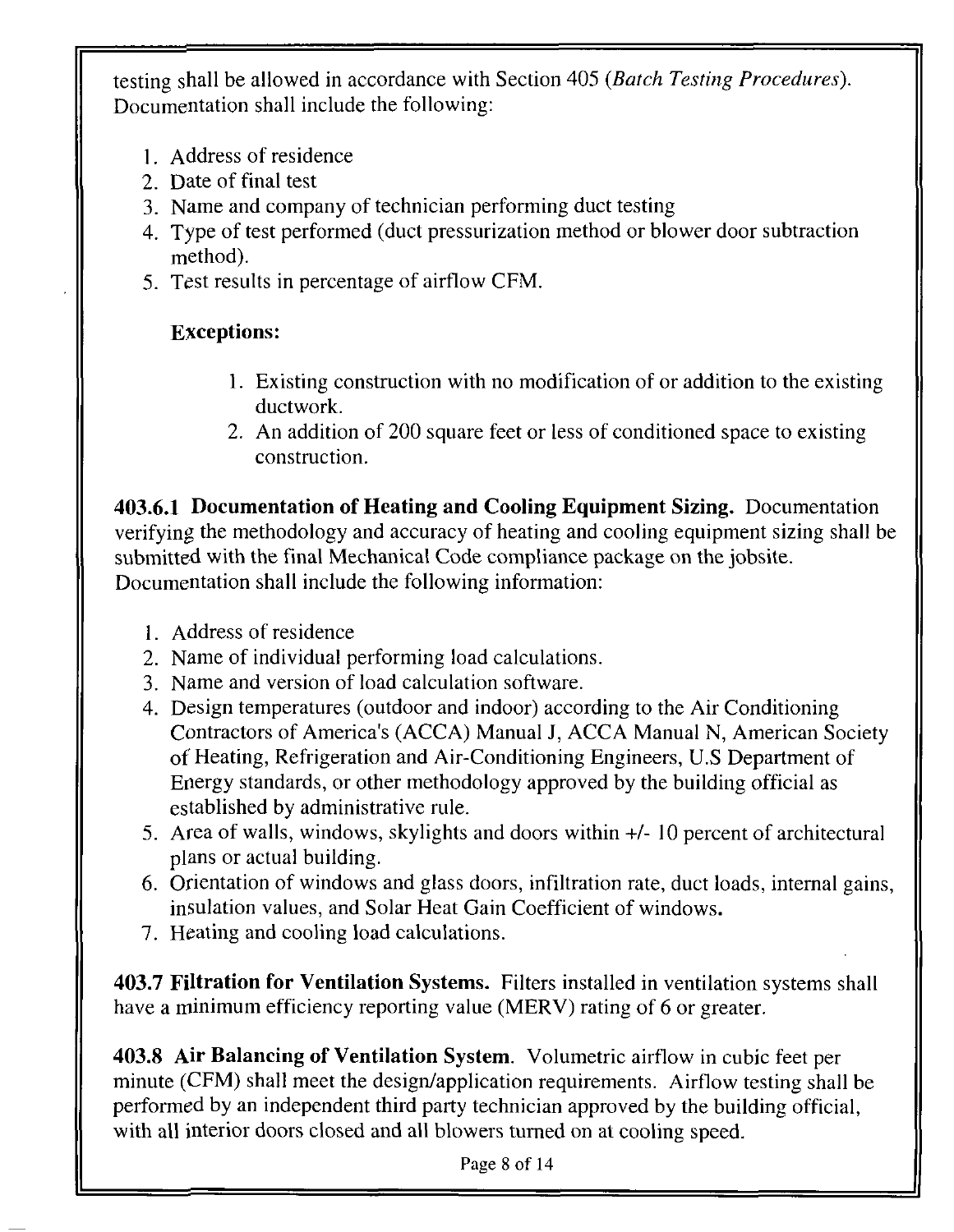Documentation shall be provided to verify that: (1) individual room supply airflows are within  $+/-20$  percent of the design/application requirements; (2) the pressure difference between each room and open area adjacent to that room does not exceed 3 Pascals; and (3) the pressure difference between the open area and the outside does not exceed -3 Pascals. Documentation shall also verify that total system CFM airflow is within +/- 1 percent of 360 CFM airflow per ton of air conditioning installed. All documentation shall be submitted with the final Mechanical Code compliance package on the jobsite. Batch testing shall be allowed in accordance with Section 405 (Batch Testing Procedures). Documentation shall include the following:

- 1. Address of building
- 2. Name and company of technician performing the testing
- 3. Date of final test
- 4. Procedure used for the test
- 5. Results of room-by-room airflow tests, including design/application CFM airflow required, design/application CFM airflow required as a percentage of total CFM airflow required, actual measured CFM airflow, actual percentage of total CFM airflow measured, and percentage of design/application CFM airflow required actually attained
- 6. Results of room-by- room pressure tests, including Pascal difference between room and open area adjacent to room and between open area and the outside
- 7. Results of static pressure test (see Section 403.8.1, System Static Pressure) and manufacturers' blower data table identifying total rated CFM airflow

Measurement of room airflow may be by one of the following procedures:

- 1. Flow hood used in accordance with the manufacturer's instructions
- 2. Traverse with anemometer (hotwire or rotary) used in accordance with the manufacturer's instructions
- 3. Pitot tube and slant manometer procedure as specified by the Associated Air Balance Council, National Environmental Balancing Bureau, or the American Society of Heating, Refrigeration and Air Conditioning Engineers.

# Exceptions:

- 1. Existing construction with no modification of or addition to the existing ductwork.
- 2. An addition of 200 square feet or less of conditioned space to existing construction.

403.8.1 System static pressure. Total system static pressure (with filters in place) shall not exceed 0.8" water column on gas furnaces and 0.6" water column on electric air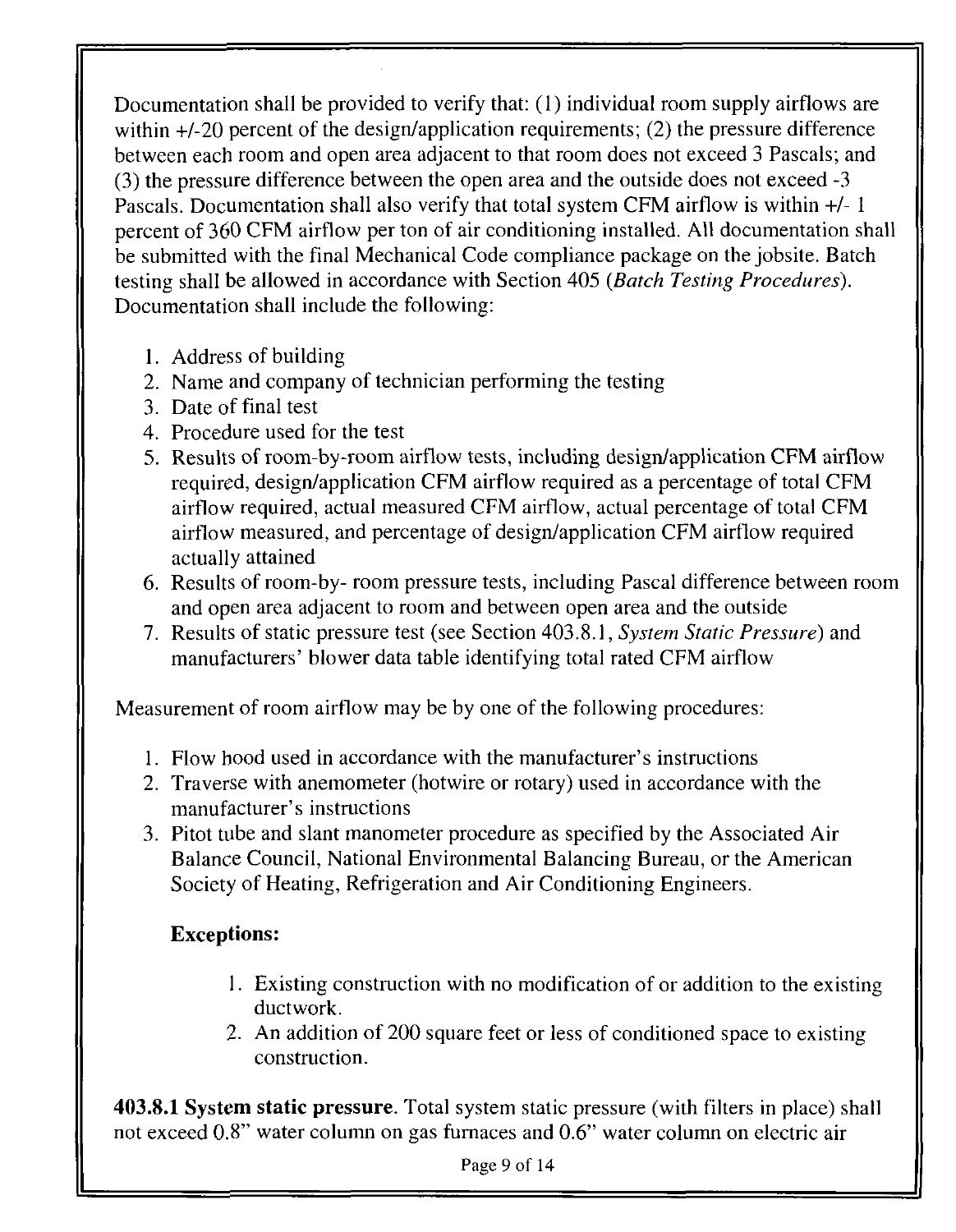handlers. Static pressure testing using a digital manometer or magnehelic shall be performed by an independent third party technician approved by the building official. Documentation verifying static pressure testing results within the allowed ranges shall be submitted with the final Mechanical Code compliance package on the jobsite. Batch testing shall be allowed in accordance with Section 405 (*Batch Testing Procedures*). Documentation shall include the following:

- 1. Address of building
- 2. Name and company of technician performing the testing
- 3. Date of final test
- 4. Procedure used for the test
- 5. Results of the test listing static pressure for applications tested

## Exception:

- 1. Existing construction with no modification of or addition to the existing ductwork.
- 2. An addition of 200 square feet or less of conditioned space to existing construction.

403.9 Water Heating. A residential building that has an existing or planned (or equivalent district) gas service located within the adjacent right-of-way shall not use electric resistance water heating as the primary source for hot water. In all instances, an electric resistance water heater may be used as a secondary heater in series with a primary heater that is not electric resistance.

A residential building that does not have gas service located within the adjacent right-ofway may install electric resistance water heaters having a minimum efficiency of 93 percent in conjunction with a preprogrammed water heater timer in lieu of gas fired water heating. The timer shall be preprogrammed to turn the water heater off between the hours of 3:00 p.m. and 7:00 p.m. from June 1 to September 30 and from 12:00 a.m. to 4:00 a.m. throughout the year. The timer shall have a readily accessible override, as defined by the building official administrative rule, capable of restoring power to the water heater for one hour when activated. In this section, "readily accessible" means capable of being reached safely and quickly for operation, repair, or inspection without the need to climb over or remove obstacles or to resort to a ladder or other portable access equipment.

## Exception:

An additional electric resistance stand alone water heater that meets the requirements of Section 403.9 (Water Heating) may be installed to provide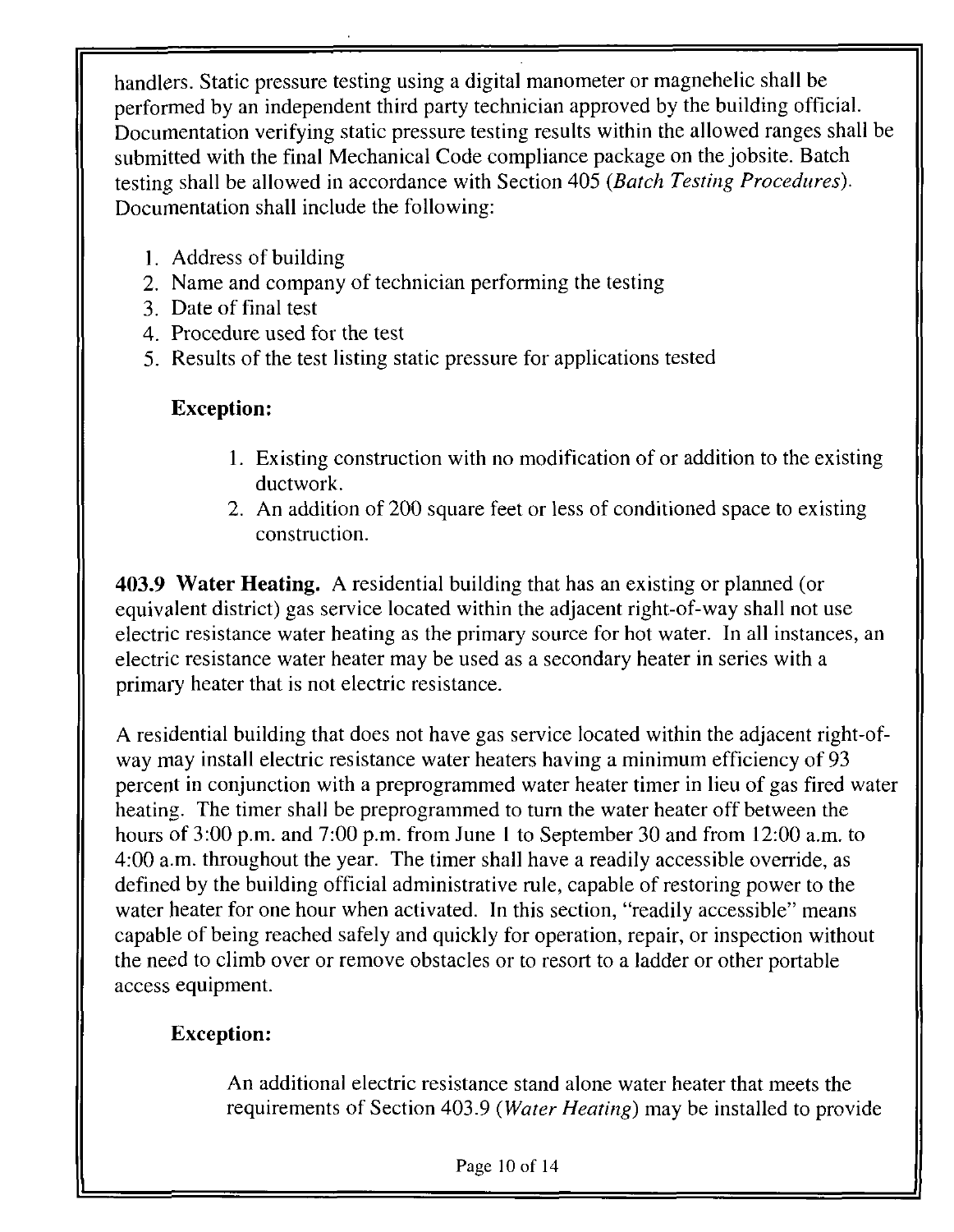adequate hot water to approved appliances or fixtures if one or more of the following conditions apply:

- 1. the gas piping or vent piping for the additional gas water heater would require structural alteration;
- 2. the gas piping or vent piping for the additional gas water heater would require penetration of a fire resistive assembly;
- 3. the gas water heater would require an increase in the size of the gas piping system; or
- 4. in an existing building, the existing gas water heater or gas or water piping is located in an inaccessible concealed space.

403.10 Space Heating. In all residential buildings and mixed-use buildings with units in excess of 500 square feet, the primary source of space heating may not be electric resistance.

403.11 Lighting. A minimum of 25 percent of indoor lamps must be Energy Starcompliant high efficacy lamps. Lamps in closets shall be excluded from the 25 percent calculation. Outdoor luminaires that are permanently attached to a structure must be high efficacy or controlled by an integral photocell.

| $- - -$           |                               |  |  |  |  |
|-------------------|-------------------------------|--|--|--|--|
| <b>Lamp Power</b> | <b>Required Lamp Efficacy</b> |  |  |  |  |
| $\leq$ 15 watt    | 40 lumens/watt                |  |  |  |  |
| $15 - 40$ watts   | 50 Jumens/watt                |  |  |  |  |
| $>40$ watts       | 60 lumens/watt                |  |  |  |  |

#### TABLE 403.1 High Efficacy Lamps

## Section 405. Batch Testing Procedures

1. Eligibility

A builder is eligible for batch testing if:

- 1. the builder has built at least 85 homes,or dwelling units in the 12 month period immediately preceding the batch test; or
- 2. the batch of residences to be tested is within the same subdivision using the same subcontractors.
- 2. Initial Testing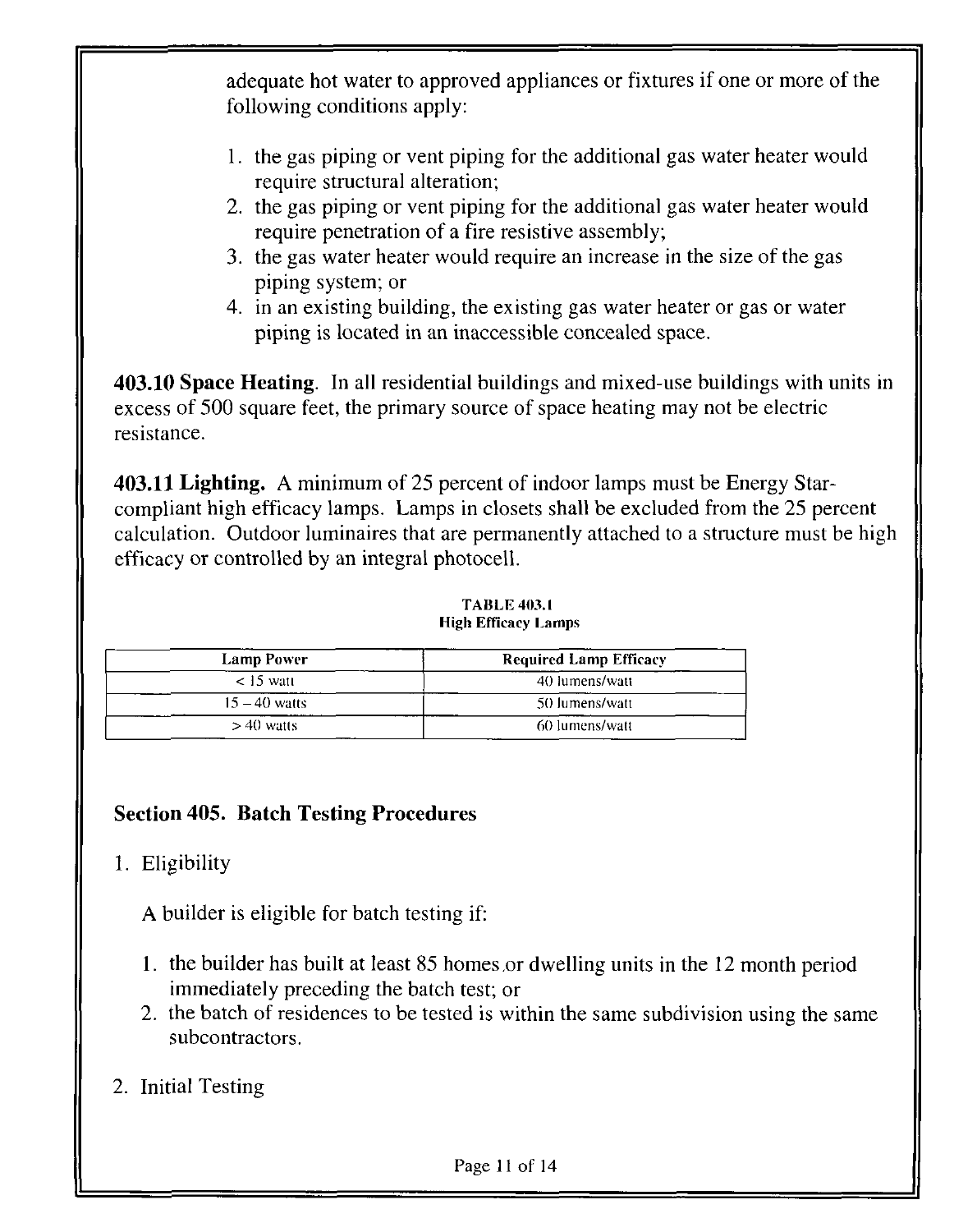During initial testing, a third-party testing contractor performs all required tests on at least three consecutive houses or dwelling units. Batch testing is only allowed if test results meet Code requirements.

Initial testing is required for each new subdivision if there is a change in subcontractors. Houses must be of a substantially similar floor plan. Multifamily dwelling units must be within the same building to qualify for inclusion in a batch.

3. Batch Identification and Sampling

The builder identifies a "batch" which is a group of homes or dwelling units ready for testing. A group of homes is ready for testing if the drywall is complete, interior door jams are installed, the HVAC system installed, and final air sealing is completed.

The third-party testing contractor randomly selects at least 15 percent of the homes from a batch for testing and inspecting. For multifamily structures, a minimum of 15 percent of the dwelling units in each building must be tested. At least one of each type of dwelling unit must be tested.

If each tested home or dwelling unit within the batch meets Code requirements, the remaining homes or dwelling units in the batch shall be identified as meeting Code requirements.

- 4. Failure to Comply with Code Requirements
	- 1. If any home or dwelling unit within the identified batch fails to meet a Code requirement, the builder will be directed to fix the cause or causes of the failure and 30 percent of the remaining homes or dwelling units in the batch will be randomly selected for inspection and testing by the third-party technician regarding the specific cause or causes of failure.
	- 2. If any failures occur in the additional tested homes or dwelling units, all remaining homes or dwelling units in the batch must be individually tested for Code compliance.
	- 3. A subdivision or multifamily project with three failures within a 6-month period is no longer eligible to use the sampling protocol in that community or project until successfully repeating an initial test. Sampling can be reinstated after an inspector finds that at least three consecutive homes or dwelling units meet code all requirements.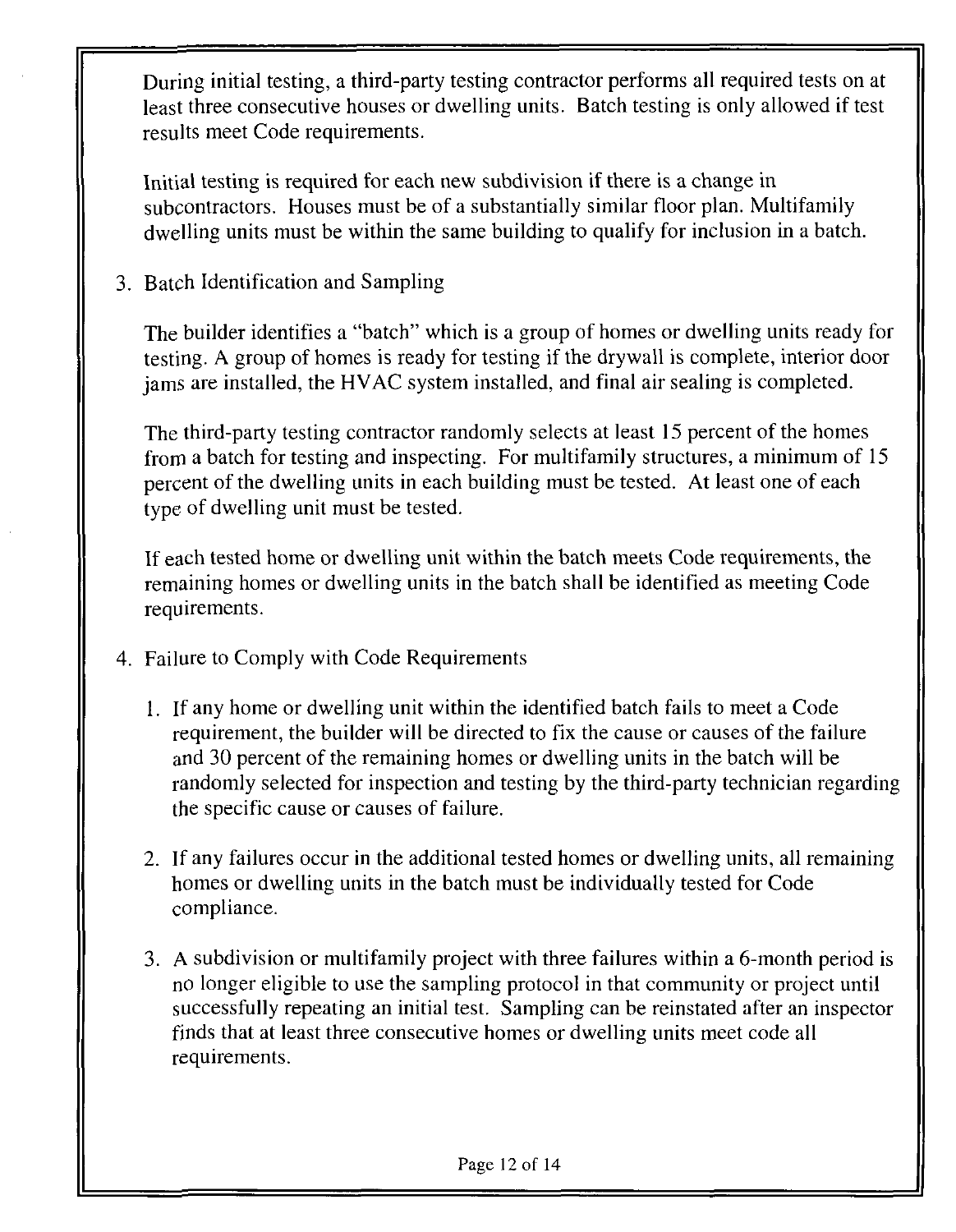4. The building official may not issue a certificate of occupancy for a home or dwelling unit in a batch until testing has been performed and passed on the homes or dwelling units selected for testing.

501.3 Climate Zones. All references to Climate Zone 2 or 2A in this chapter shall be interpreted as referring to Climate Zone 2.2 or 2.2A, as applicable, in this Code.

502.7 Reflective Roofing. Roof surfaces with an incline of two inches or less of rise per each 12 inches of horizontal run shall incorporate a roof material having a minimum reflectance of 0.70 or a minimum solar reflective index (SRI) of 78. Roof surfaces with an incline greater than two inches of rise per each 12 inches of horizontal run shall incorporate a roof material having a minimum reflectance of 0.35 or a minimum SRI of 29.

The reflectance measurement will correspond to ASTM E903-96 (Standard Test Method for Solar Absorptance, Reflectance, and Transmittance of Materials Using Integrating Spheres), ASTM 1918-97 (Standard Test Method for Measuring Solar Reflectance of Horizontal and Low Sloped Surfaces in the Field), or ASTM 1549-04 (Test Method for Determination of Solar Reflectance Near Ambient Temperature Using a Portable Solar Reflectometer).

Exception: Vegetated roofs or roof top pools.

503.2.10 Ventilation Filtration. All ventilation systems shall incorporate filtration having a minimum efficiency reporting value (MERV) rating of 6 or greater.

505.2.4 Exterior Lighting Controls. Lighting for all exterior applications shall have automatic controls that turn off exterior lighting when sufficient daylight is available or when the lighting is not required during nighttime hours. Sufficient daylight shall be determined in accordance with recommended IESNA RP-33-99 (Lighting for Exterior Environments) illuminance levels.

Lighting not required or designated for dusk-to-dawn operation shall be controlled by an astronomical time switch. Lighting designated for dusk-to-dawn operation shall be controlled by an astronomical time switch or in series with a photo sensor. Astronomical time switches shall be capable of retaining programming and the time setting during loss of power for a period of at least 10 hours.

## Exception:

Lighting for covered vehicle entrances or exits from buildings or parking structures when required for safety, security, or eye adaptation.

Page 13 of 14